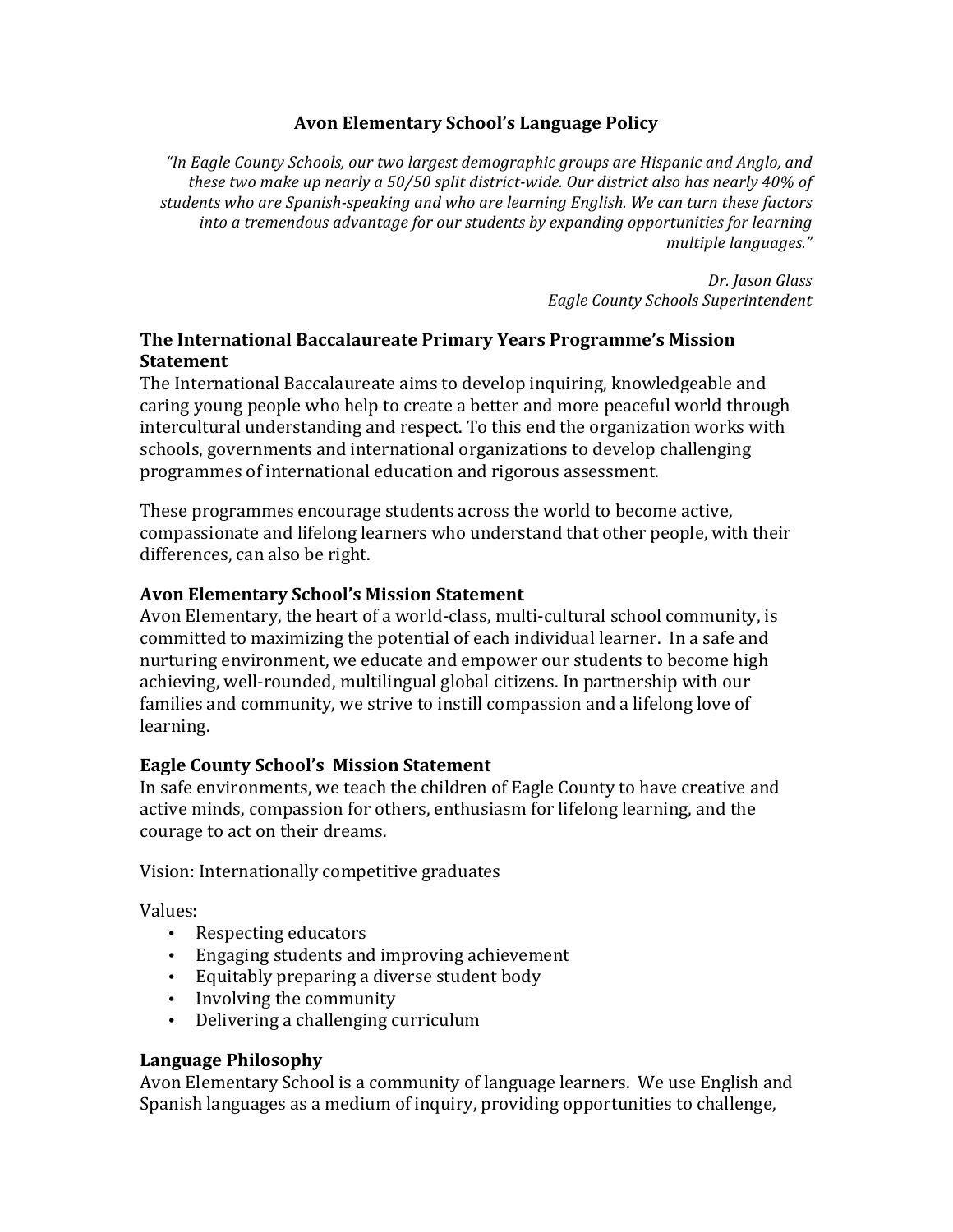nurture and develop speakers of two languages. We integrate language instruction throughout all of our curriculum. Reading, writing, speaking and listening are integrated throughout all the transdisciplinary programs of inquiry. We view the ongoing language development for all students as a collaborative endeavor involving all staff members, students and parents. Learning language is integral to the development of personal, cognitive, social and cultural identity, and to make meaning of the world around us. We value students' mother tongues and believe their background knowledge and experiences can support academic success. Through language and international-mindedness, we encourage intercultural awareness, new perspectives, and an appreciation of the world's diversity. In addition, we encourage students to remain in touch with their cultural heritage, while at the same time helping them adjust to their new home community and educational system. Our school empowers students to be risk takers in their learning process. Our teachers provide comprehensible input, as well as acceptance and respect for the language and culture of its students.

Eagle County Schools has a high percentage of emerging bilinguals, native Spanishspeakers being the most common, and therefore, we share our language philosophy with our superintendent, Dr. Jason Glass, who states:

*Imagine if every student who graduated from Eagle County Schools had a masterful command of English, spoke and understood Spanish at a very high level, and in many cases also acquired a third language by the time of graduation. In this increasingly global economy, the knowledge of multiple languages for Eagle County students can be more than just the sign of being raised in this international community with world-class expectations – it is a competitive advantage we can give our students that will pay returns on this investment for a lifetime.* 

### **Language of Instruction**

We follow a 50/50 dual language model. All core subjects are taught in English and Spanish equally, preschool through fifth grade. Our school has high expectations for student success in becoming bilingual, bicultural and bi-literate.

Our staff collectively developed our school's essential agreements including our beliefs and practices for the teaching of language. Teachers implement these instructional strategies daily into their classroom to support language and learning.

### **Essential Agreements for the Teaching of Language: Beliefs and Practices**

All students are regularly:

- Provided ample opportunity to read, write, listen, and speak across the curriculum.
- Taught literacy skills in context.
- Taught strategies to comprehend, interpret, evaluate, respond to, appreciate, and construct texts.
- Taught through a variety of technological and informational resources.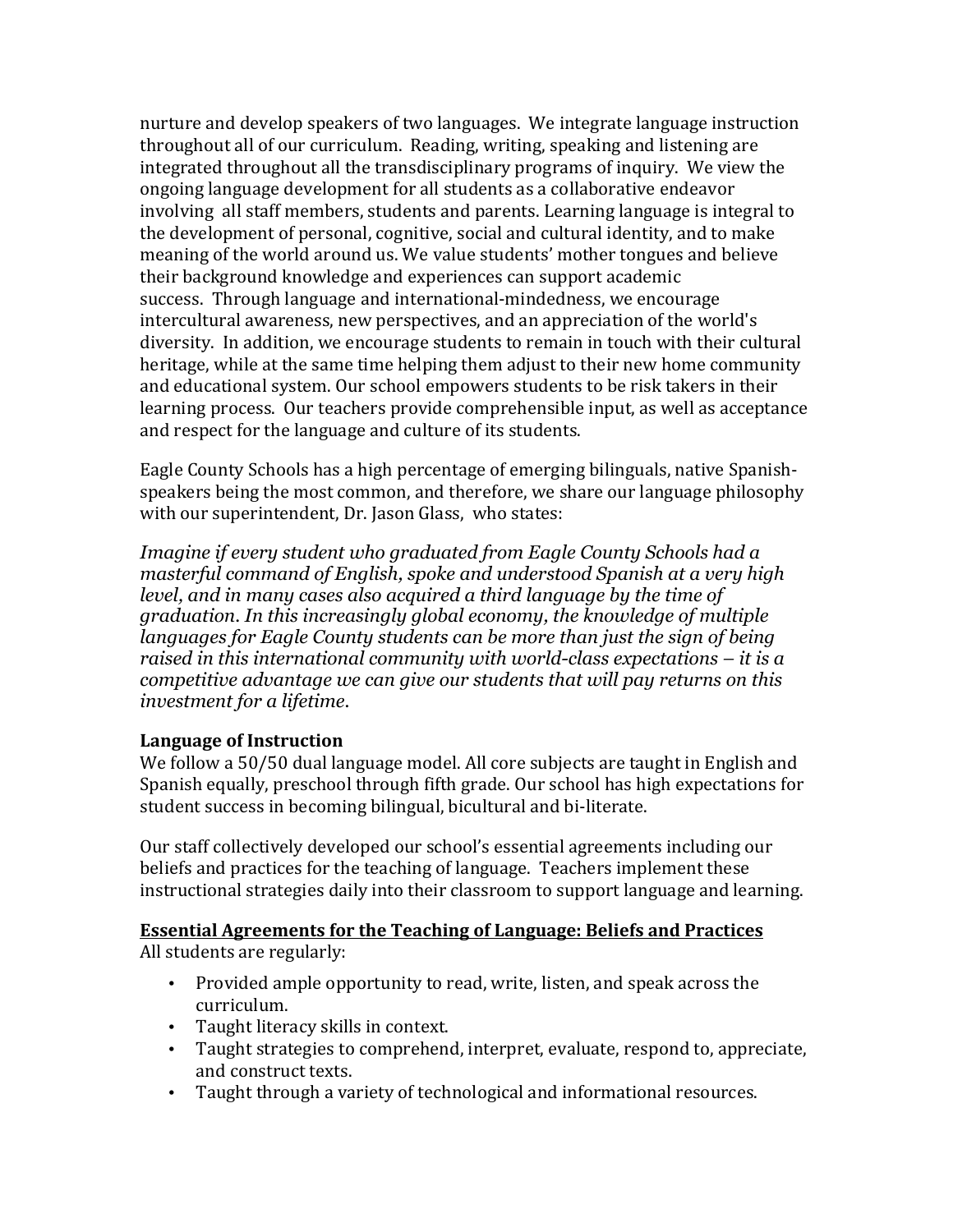- Encouraged to express themselves orally and in writing, in a variety of media and situations.
- Encouraged to share and develop their work in a social context (brainstorming; facilitating verbal discussion; cooperative learning).
- Encouraged to see language as a tool for thinking, inquiring and learning.
- Encouraged to maintain and value their mother tongue and to value that of other students.
- Provided the opportunity to become proficient in more than one language.
- Exposed to a broad range of literature reflecting a variety of cultures and perspectives.
- Encouraged to develop a love of language and literature.
- Provided with constructive and specific feedback from teachers and peers (e.g., restating, probing student contributions to uncover meaning, building on what students say, etc.)
- Given opportunities to access prior knowledge and connect new content (e.g., link new learning to past experiences, use cooperative learning for verbal classroom discussion, concept mapping, KWL chart, etc.)
- Using strategies to meet varying language proficiency levels (e.g., analyzing linguistic similarities and differences among languages, bridging, utilizing native language, implementing activities that reflect the specific proficiency levels, emphasizing meaning in addition to word accuracy, provide access to different resources, such as books, internet, etc., connecting into home and community, using the home language as a resource for learning, connecting learning to relevant issues in students' lives, etc.)
- Accessing differentiated core literacy instruction (e.g., scaffold instruction through use of a gradual release model, use sheltered instruction, such as building background knowledge, key vocabulary, comprehensible input, interaction, supplementary materials, hands-on activities-, direct instruction with modeling, reteaching, etc.)
- Provided with differentiated core literacy instruction: language development (e.g., include and integrate targeted language structures to support language development into content instruction, sentence stems and language frames, students' discourse, oral and written products -artistic, graphic representations-, etc.).
- Provided with differentiated core literacy instruction: literacy components (e.g., provide reading fluency practice, provide word work instruction, provide reading comprehension instruction, ensure that writing instruction incorporates direct instruction and interactive approaches, etc.).
- Provided with differentiated core literacy instruction: supportive classroom environment (e.g., cooperative learning, interactive learning, nurture a safe environment, provide sufficient wait time, validate approximations to correct responses, encourage multiple attempt, etc). Using resource based, curriculum and instruction.
- Provided with differentiated core literacy instruction: progress monitoring to inform instructional decision making (e.g., provide repeated and varied opportunities to demonstrate proficiencies, progress monitoring, determine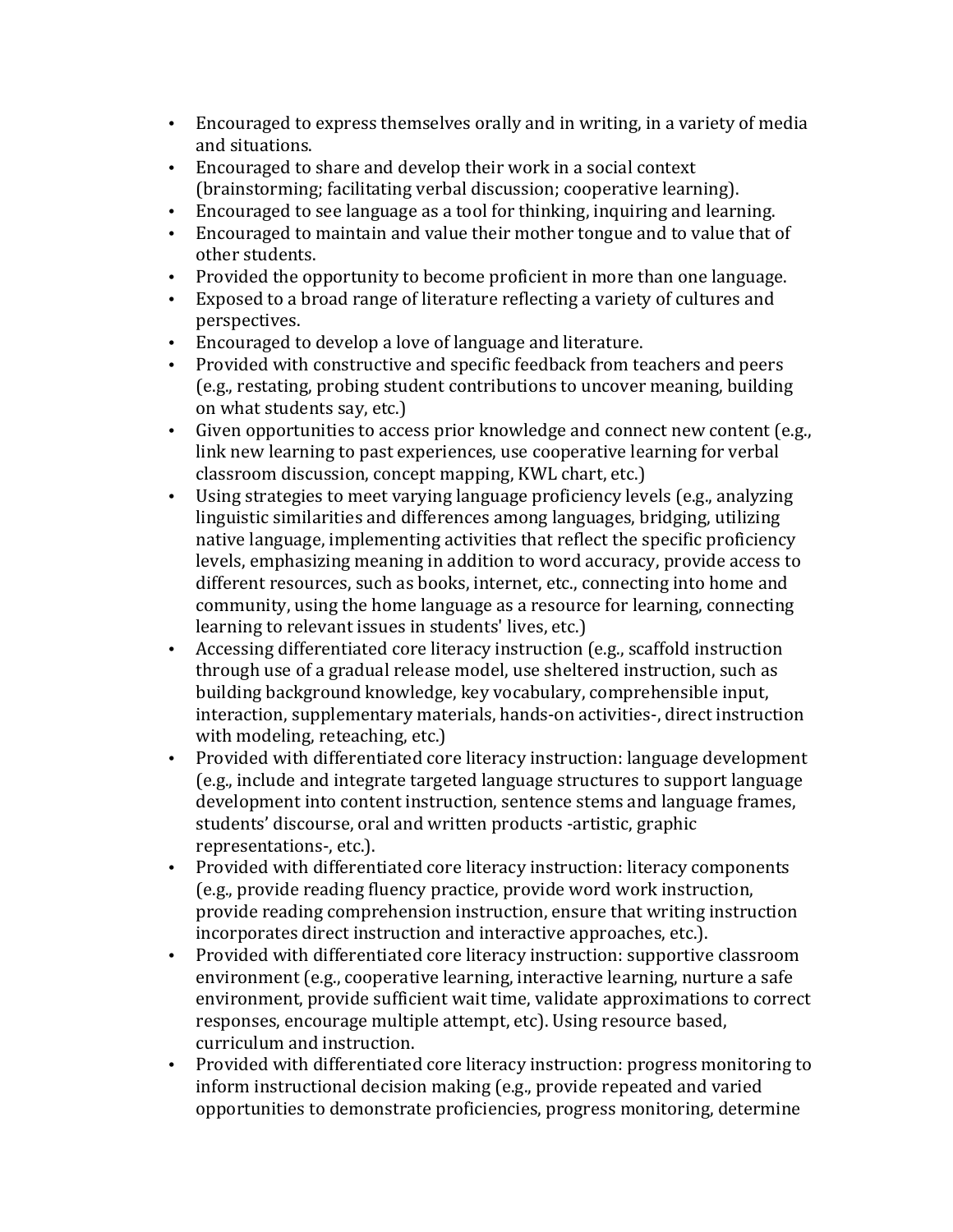core rate of progress relative to norms -peer comparisons, instructional differentiations -assessment in forms content differentiation, etc.).

- Making connections between school and community experiences (text-to-self connection).
- Engaged in activity-based tasks and learning that broadens students' cultural perspectives (e.g., research based projects that help students develop international mindedness like holidays, traditions, etc., around the world. Providing access to materials to support their research).

All teachers are regularly:

- Using students' own interests to build learning engagement and interactions.
- Respecting students' learning preferences and culturally-based methods of learning (e.g., use of wait time, analogy, emphasis on oral/traditional time management, self-management, cross cultural communication).
- Accepting varied levels of responses for students acquiring English or Spanish as a second language (e.g., approximations to correct responses, multiple attempts to be successful, etc.).
- Using physical and visual materials for classifying or grouping information, building students' shared understanding of concepts and skills, examining abstract concepts (e.g., graphic organizers, etc.), identifying and acquiring vocabulary of key concepts and identifying similar patterns of vocabulary/content across different subjects (e.g., similar words and information are seen in reading passages and social studies material).
- Making necessary classroom management changes to address behavior needs (e.g., teacher-student proximity, positive reinforcements, reviewing/restating class routines, restructuring process for transitioning to/from activities, etc.)
- Meeting diverse needs with culturally responsive classroom management (limited prior experiences in school and accommodating for acculturative stress).

We use the WIDA ACCESS and formative assessment to inform our instruction, and to determine which of the previous language instructional strategies to use with students at various language levels.

Language and literacy instruction is taught through the International Baccalaureate Programme and the U.S. Common Core curriculum. Language learning supports the IB fundamental concepts of intercultural awareness and communication. Through their language development, students explore cross-curricular themes and develop the Learner Profile attributes. Students' language progress is developed through reading, writing, speaking, listening, media literacy, viewing and presenting, with a goal of expression and communication. We encourage students to be risk takers and become confident with their expressive communication in both languages. For all second language learners to achieve their potential, appropriate scaffolding and differentiation across all content areas of the curriculum is required.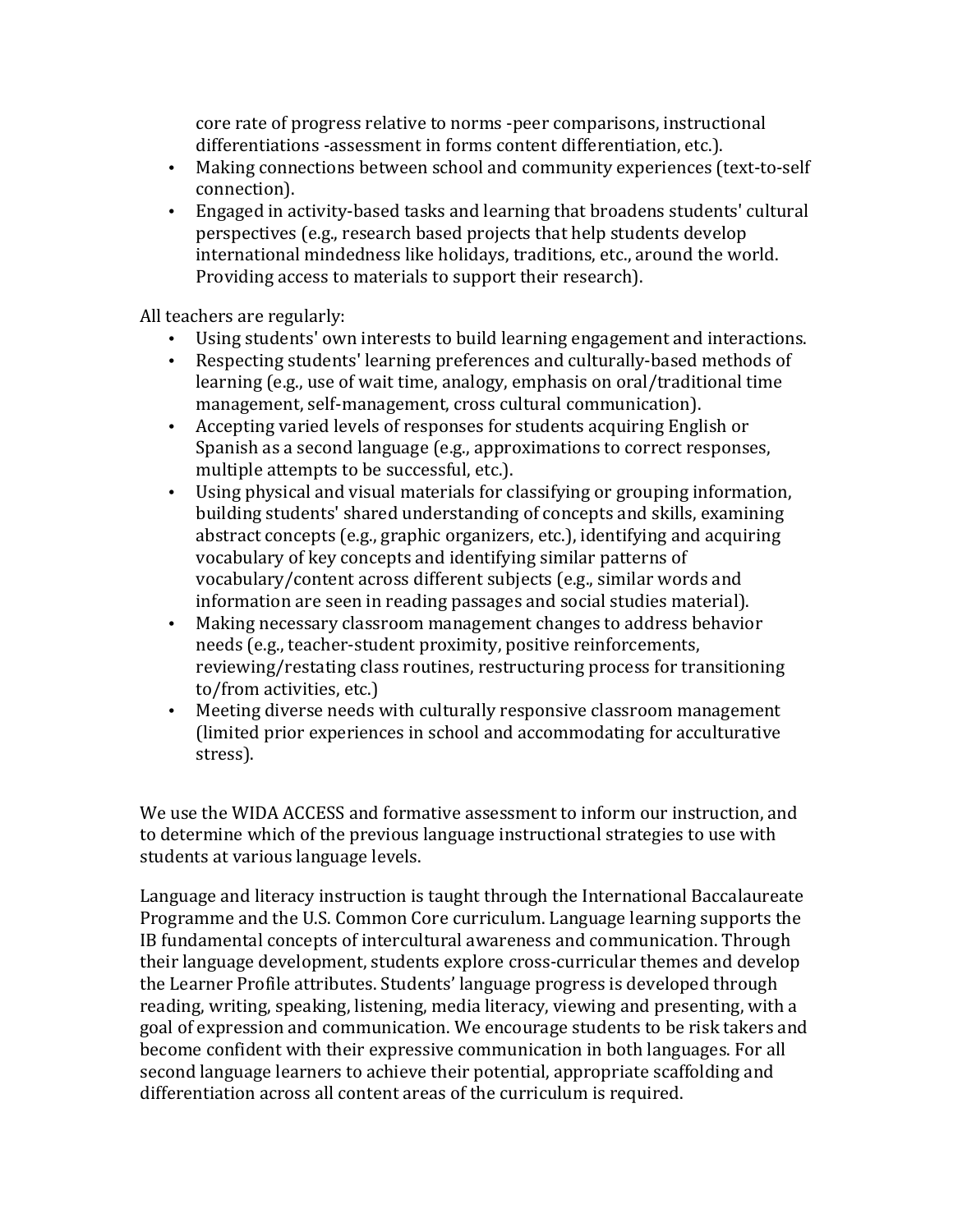Reading extensively outside the classroom and developing a richer vocabulary in both languages is strongly encouraged.

### **Testing and Placement of English and Spanish Emerging Bilinguals**

For students in the Primary Years Program, performance in English Language Arts is regularly monitored through common formative classroom assessments, as well as DIBELS, TRC, and the summative assessments WIDA and PARCC. For students in the Primary Years Program, performance in Spanish Language Arts is regularly monitored through common formative classroom assessments, as well as Istation  $(K-3)$ , AIMSweb, IDEL, and TRC  $(K-3)/EDL(4-5)$ . This ensures that instruction reflects appropriate rigor to develop student language skills, and to ensure that appropriate interventions are in place to support the learners. We also analyze the WIDA ACCESS during the Response to Intervention (RtI) process with struggling students, to see whether they're acquiring the English language at the state's expected rate, as well as identify students in Gifted and Talented if they have had rapid language acquisition. Language will be assessed based on our Assessment Policy.

### **Mother Tongue Beliefs**

As a school, we promote international mindedness by encouraging access to different cultures, perspectives and languages.

In order to achieve our goal of bi-literacy, we strive to have students: -acquire an additional language while respecting the development of the mother tongue because this aids the learning of the target language -value the cognitive advantages for being multilingual -retain self esteem and/or personal identity -become highly proficient in both languages of instruction (students are never retained due to a language barrier) -maintain their cultural identity and emotional stability

### **Future Goals**

Our language policy is a living document that will be formally reviewed at least once during each 5-year PYP evaluation cycle, and will include the school community's perspectives regarding language learning. All teachers will have an equal voice in helping to develop and revise our language policy and language learning practices.

Avon Elementary School's Language Policy will be promoted to all staff, parents and community members on the school's web site. Articles in the school newsletter will refer to components of the language policy. All staff is knowledgeable about the policy and can help communicate this knowledge with parents at back-to-school night, parent teacher conferences, and various school events.